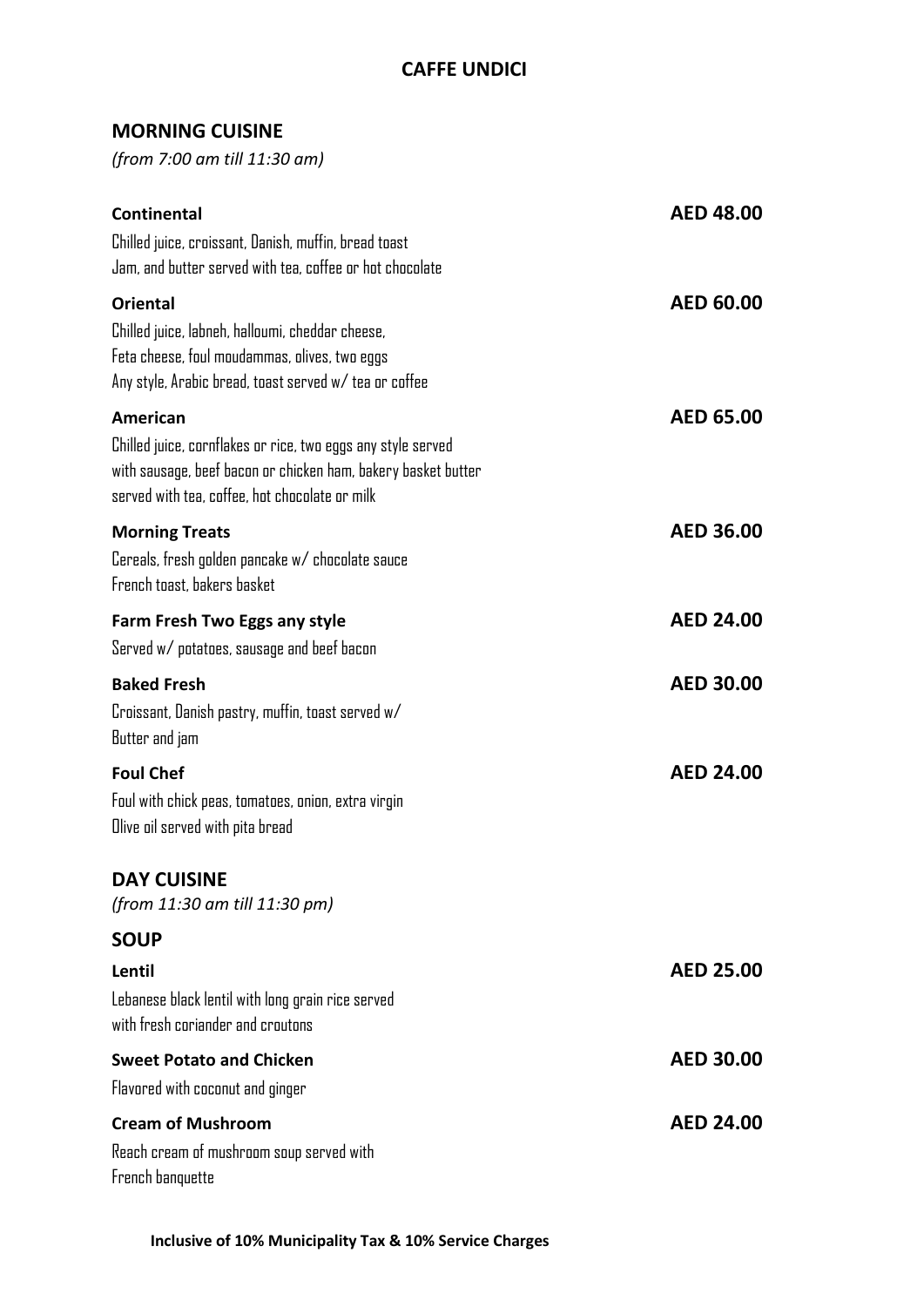| <b>Tom Yum Goong Soup</b><br>Shrimps with Tahi herbs                                                                                                                                                                 | <b>AED 45.00</b> |
|----------------------------------------------------------------------------------------------------------------------------------------------------------------------------------------------------------------------|------------------|
| <b>SANDWICHES</b>                                                                                                                                                                                                    |                  |
| <b>Classic Beef Burger</b><br>served with cheese or fried eggs                                                                                                                                                       | <b>AED 50.00</b> |
| <b>Chicken Pate</b><br>Grounded chicken Pattie, mayonnaise, kettuce, pickled<br>Cucumber, onion, tomato, served with French Fries                                                                                    | <b>AED 48.00</b> |
| <b>Crispy Chicken Wrap</b><br>Fried Chicken Fillet with cocktail sauce, jalapeno, lettuce<br>And cheese                                                                                                              | <b>AED 42.00</b> |
| <b>Club Sandwich</b><br>Turkey ham, beef steak, fried egg, cheese tomato and<br>Served with French Fries                                                                                                             | <b>AED 48.00</b> |
| <b>Tango Sandwich</b><br>Fried shrimps with spice island sauce, lettuce, tomato,<br>and French fries                                                                                                                 | <b>AED 42.00</b> |
| <b>House Sandwich</b><br>Grilled toasted or plain in brown or white bread<br>Turkey ham, chicken, tuna, egg, cheese or vegetable                                                                                     | <b>AED 38.00</b> |
| Philadelphia Sandwich<br>Grilled steak with cheese, onion, mushroom and<br>capsicum                                                                                                                                  | <b>AED 48.00</b> |
| <b>MAIN COURSE</b>                                                                                                                                                                                                   |                  |
| <b>Pan - Fried Jumbo Shrimps</b><br>Accompanied by grill asparagus, zucchini and haloumi cheese                                                                                                                      | <b>AED 90.00</b> |
| <b>Mixed Grill</b><br>Combination of lamb kebab, kofta, shish tawouk, lamb chops<br>With stick potato, vegetable and garlic                                                                                          | <b>AED 68.00</b> |
| Dates Roasted baby Chicken with Basil Risotto<br>With olives and capers and fresh herbs mini salad                                                                                                                   | <b>AED 60.00</b> |
| <b>Grilled Fillet Steak</b><br>Served with mushroom, sautéed carrot and Cajun potato                                                                                                                                 | <b>AED 75.00</b> |
| <b>Grilled Lamb Chops</b><br>Served on spinach ad sautéed baby vegetables                                                                                                                                            | <b>AED 79.00</b> |
| <b>Grilled Fish Fillet</b><br>Served with grilled vegetables, saffron rice and zaatar lemon<br>Butter sauce                                                                                                          | <b>AED 49.00</b> |
| Kofta Eggplant Fukhara<br>Subtly seasonal lamb kofta meatballs, slow cooking in the oven<br>With fried cubes of creamy eggplant stirred into tangy tomato<br>Inclusive of 10% Municipality Tax & 10% Service Charges | <b>AED 52.00</b> |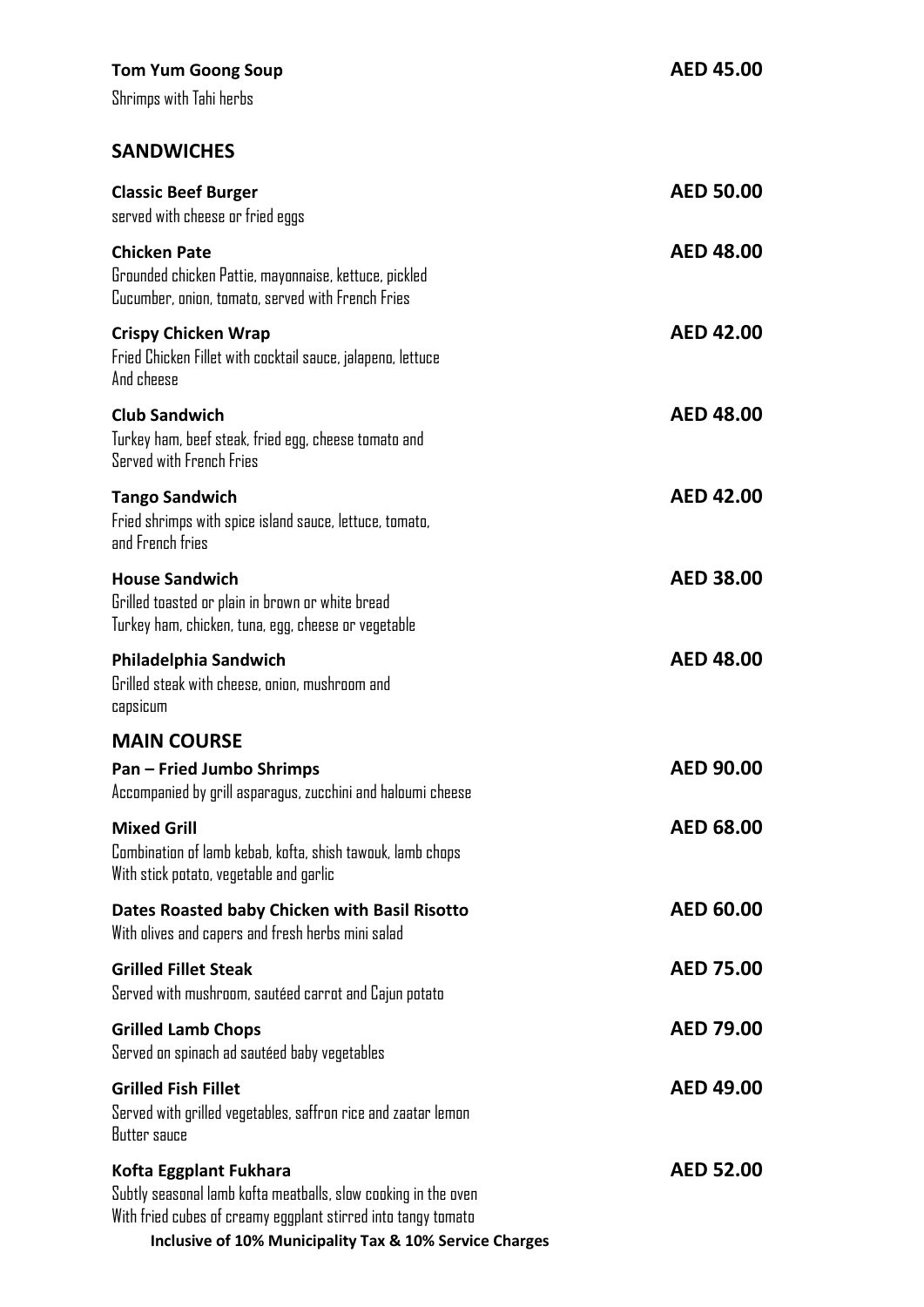| Sauce with white rice                                                                                                                                              |                                                                                                  |
|--------------------------------------------------------------------------------------------------------------------------------------------------------------------|--------------------------------------------------------------------------------------------------|
| <b>Penne Rigatte</b><br>Served with broccoli, French beans, basil, tomato and garlic                                                                               | <b>AED 39.00</b>                                                                                 |
| <b>Mascarpone Trifle</b><br>With lady finger, cardamom and orange                                                                                                  | <b>AED 45.00</b>                                                                                 |
| <b>Freshly Pastry Homemade</b>                                                                                                                                     | <b>AED 20.00</b>                                                                                 |
| <b>Selection of Ice Cream</b><br>3 scoop of Ice Cream with chocolate, strawberry topping<br>with fresh strawberry and nuts                                         | <b>AED 35.00</b>                                                                                 |
| <b>KIDS MENU</b><br>(from 11:30 am till 11:00 pm)                                                                                                                  |                                                                                                  |
| <b>SANDWICHES</b>                                                                                                                                                  |                                                                                                  |
| <b>Hamburger or Cheese Burger</b><br><b>Chicken Schnitzel with Mayo and Iceberg</b><br><b>Hotdog with cucumber Relish</b><br><b>Cheese Toast</b><br><b>ENTREES</b> | <b>AED 25.00</b><br><b>AED 25.00</b><br><b>AED 24.00</b><br><b>AED 20.00</b>                     |
| <b>Chicken Pizza</b><br><b>Linguini and Bolognese</b><br><b>Spaghetti Pomodoro with Parmesan</b><br>Fried Chicken stripes with fries stick<br><b>French Fries</b>  | <b>AED 30.00</b><br><b>AED 30.00</b><br><b>AED 24.00</b><br><b>AED 30.00</b><br><b>AED 15.00</b> |
| <b>NIGHT MENU</b><br>(from 11:30 pm till 7:00 am)                                                                                                                  |                                                                                                  |
| <b>Continental Breakfast</b><br>Chilled juice, Croissant, Danish Pastry, Muffin, bread Toast,<br>Jam, and Butter served with Tea, Coffee or Hot chocolate          | <b>AED 48.00</b>                                                                                 |
| <b>Mushroom Cream</b><br>Reach Cream of Mushroom Soup Served with French banquette                                                                                 | <b>AED 24.00</b>                                                                                 |
| <b>Arabic Salad</b><br>Cucumbers, Tomatoes, Green Pepper with olive oil                                                                                            | <b>AED 24.00</b>                                                                                 |
| <b>Classic Beef Burger</b><br>Served with cheese or Fried Eggs                                                                                                     | <b>AED 50.00</b>                                                                                 |
| <b>Chicken Pate</b><br>Grounded chicken pattie, mayonnaise, lettuce, pickles cucumber<br>Onion, Tomatoes served with French Fries                                  | <b>AED 48.00</b>                                                                                 |
| <b>Club Sandwich</b><br>Turkey Ham, Beef Steak, Fried Egg, Cheese, Tomato<br>and served with French Fries                                                          | <b>AED 48.00</b>                                                                                 |
| Inclusive of 10% Municipality Tax & 10% Service Charges                                                                                                            |                                                                                                  |